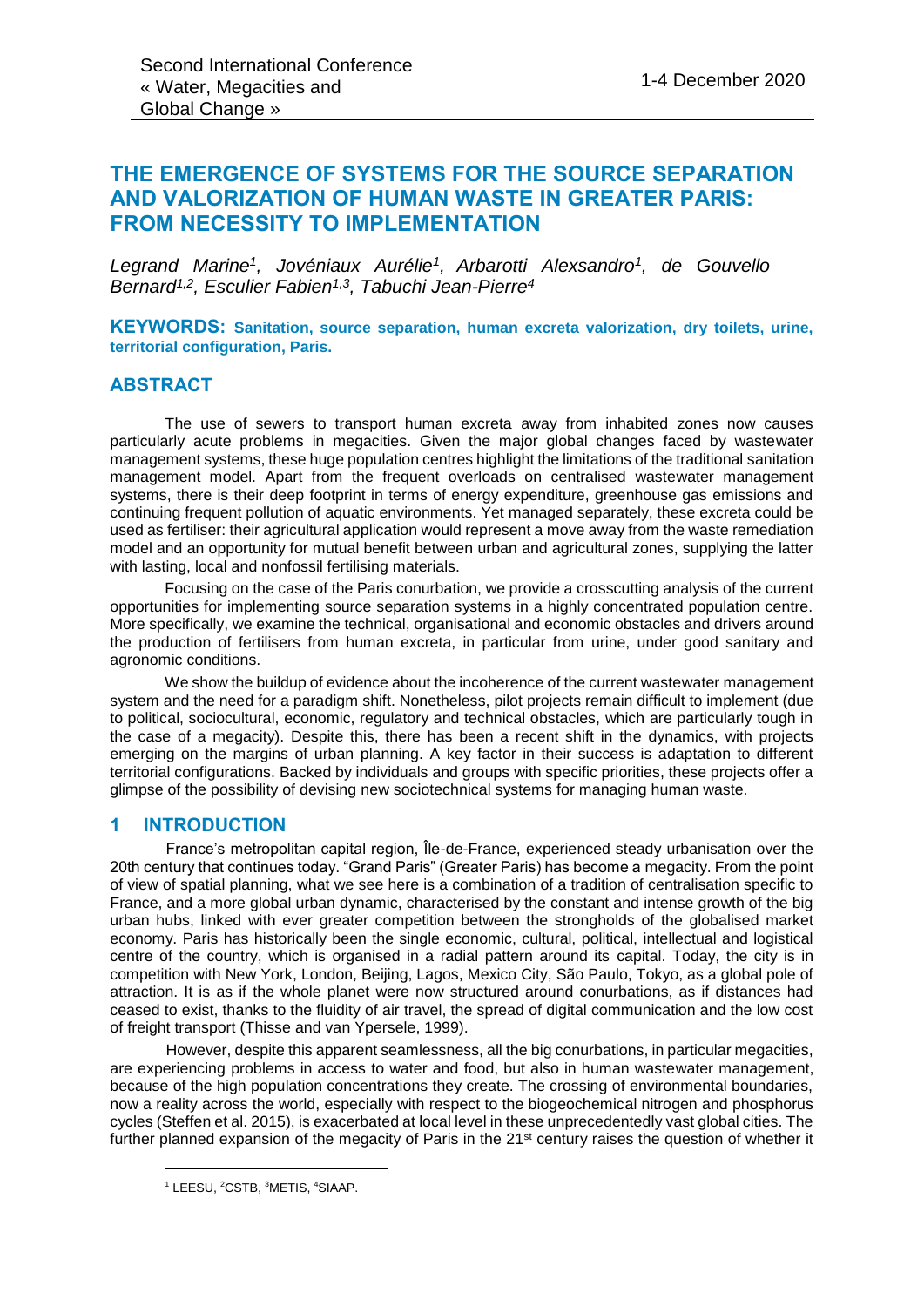is materially possible to fulfil all the functions necessary to the construction and operation of such an entity:<sup>1</sup> transport of people, transport of goods (food, construction materials, etc.), energy supply… The need to place drastic limits on the environmental impact of this territory makes the task even tougher. The management of Greater Paris's wastewater in particular suffers from many limitations, exacerbated by the fact that the flow rate of the River Seine is fairly low relative to the city's population.<sup>2</sup>

This article draws on the case of Greater Paris to examine the future of excreta management in dense urban conditions. We will start with a material fact, i.e. the limitations of the megacity's sanitation system, which is central to the relations between soil, water and food. We will then look at the interplay of actors, the standards and the infrastructures on which the possibilities for the implementation of more virtuous methods of managing urine and faecal matter now depend. What can be done to organise the collection, treatment and transport of human waste outside sewers? After exploring the normative/legal framework that might be conducive to such a paradigm reversal, we will discuss the territorial web into which these innovations will need to be fitted at regional and local scale. Finally, we will consider the conditions that favour the emergence of pilot projects in the interstices of urban production, such as participatory housing and eco-neighbourhoods.

This analysis draws on research conducted under the OCAPI programme<sup>3</sup>: (1) a territorial ecology approach applied to the management of food supply and excretion in the greater Paris region; (2) a historical and regulatory analysis of the sociotechnical gridlock around the mains drainage approach; (3) tracking of case studies on the outcome of urban project scale pilot experiments conducted in different urban configurations ; tracking of demonstrations conducted at the scale of individual buildings; (4) interviews conducted with members of the *Arceau Île-de-France* taskforce working on the "source separation of domestic wastewater". This task force, jointly headed by SIAAP<sup>4</sup> and the OCAPI programme, consists of some 60 academic research actors from public institutions in Île-de-France, together with practitioners working in the human wastewater management sector.

# **2 HOW TO MANAGE A MEGACITY'S HUMAN WASTE WHILE RESPECTING PLANETARY BOUNDARIES? THE CASE OF GREATER PARIS**

The many constraints associated with the current growth of the Paris urban region have encouraged new thinking by many different actors on the role of human excreta in sanitation. Sanitation encompasses multiple issues: rainwater, domestic uses of water (hygiene, washing, cooking,…), the management of human waste, etc. An analysis of the material flows involved shows that the main pressure on Paris's wastewater management system with respect to the quality of the Seine comes ultimately from human waste, which at present is diluted in wastewater then processed in a water treatment plant before being discharged into the environment (Esculier et al., 2015). Following a territorial ecology approach, it ultimately becomes clear that there is ultimately little intrinsic connection between human excreta and water management within a territory, for which they constitute a form of pollution, and that they can be reanalysed as a resource, an integral part of a system comprising agricultural production, dietary patterns and human excretion – a territory's "nutrition/excretion system" (Esculier, 2018).

### **2.1. The unrecognised limitations of the existing nutrition/excretion system: linear, wasteful and polluting**

Conventional food production makes large-scale use of industrial fertiliser produced by petrochemical synthesis (ammonium nitrate fertiliser) or from mineral extraction (phosphorus, potassium, etc.). Manufacturing them entails large quantities of energy, high greenhouse gas emissions and the use of fossil resources. Throughout the food production and distribution chain, the discharge of large quantities of nitrates and phosphates contributes to the eutrophication of aquatic environments, makes water unsuitable for numerous purposes, including human consumption, and generates atmospheric pollution.

Moreover, the generalisation of mains sewage systems in western cities, which accompanied exponential urban growth in the 20th century, heavily tilted the management of human waste towards linear systems that generate environmental impacts. The typical wastewater management system in western cities, based on the trio of "flush toilets – mains sewer – treatment plant", mixes and dilutes urine and faecal matter into the 150 litres of domestic wastewater (about 20% of it from flush toilets) discharged by every inhabitant each day (Esculier et al.,, 2018). In a large proportion of cities, especially in the Global South, sanitation systems are rarely centralised, and in many cases completely absent. In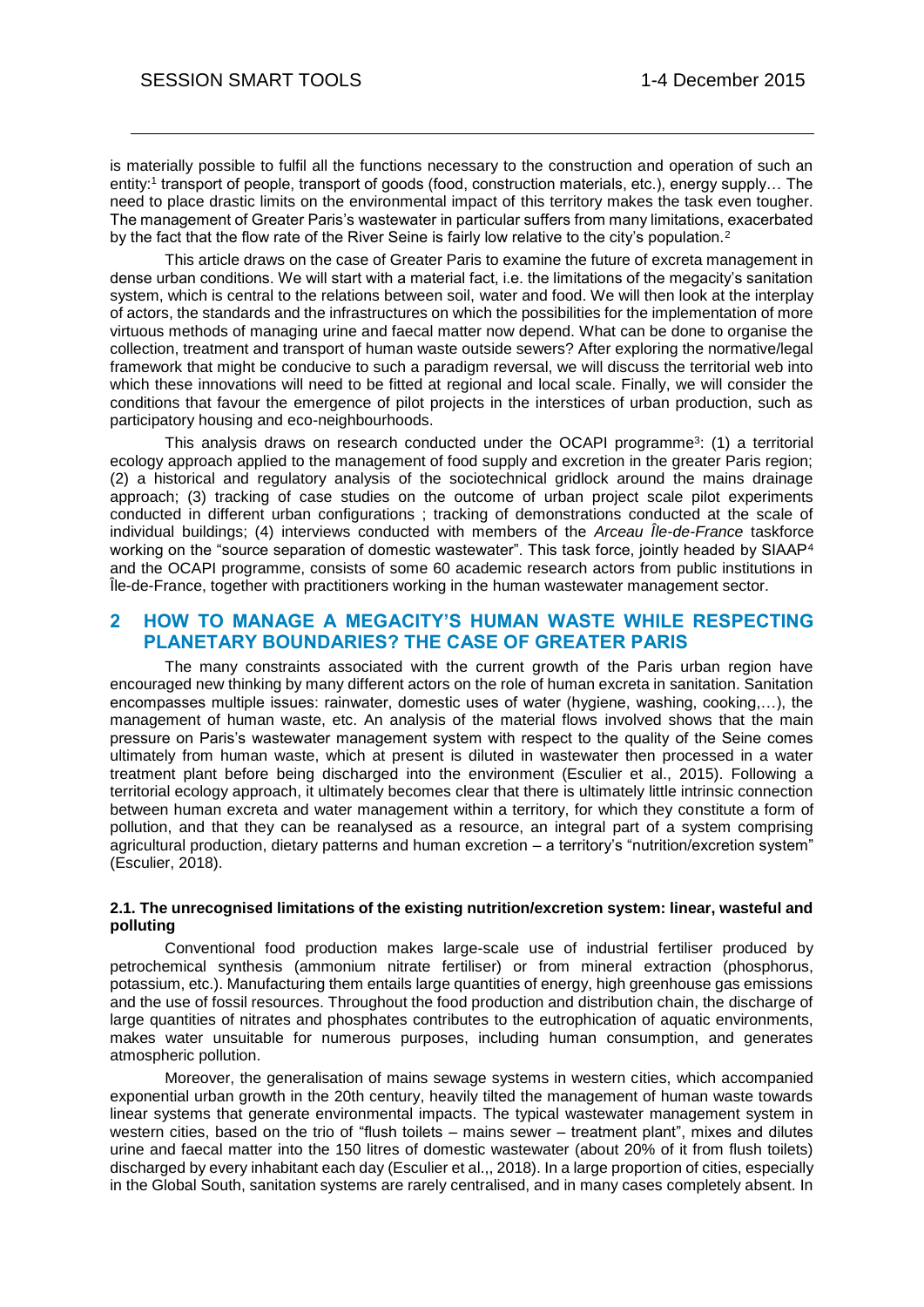these circumstances, the obstacles to the development of frugal models for the management of urine and faecal matter are somewhat different (WHO, 2019).

In Europe, the imperative to protect aquatic environments has led to the construction of treatment plants to remove or eliminate certain substances in wastewater before the purified water is discharged into the environment. However, the solutions employed are costly in infrastructures, chemical reagents and energy, emit greenhouse gases (especially N<sub>2</sub>O), and are only partially effective in protecting aquatic environments. In Paris, with climate change, the expected fall in the flow of the Seine combined with the anticipated increase in population, will have a self-reinforcing impact: more effluents to treat and less water to dilute them. A deterioration in the state of the Seine will be hard to avoid, without treatments that are very costly to implement and by no means guaranteed to work.

In addition, nutrient recovery is very deficient in conventional wastewater management. In Paris, at present, only 4% of the nitrogen and 41% of the phosphorus from human excreta is recovered for agricultural purposes, through the spreading or composting of treatment sludges (Esculier et al., 2018). This was not always the case: in the early 20th century, the rate of agricultural recycling of nitrogen and phosphorus from human excreta from the city of Paris was respectively around 50% and 70%, at a time when the city's population was already more than 3 million (Esculier & Barles, 2019). The need for an ecological transition in our methods of managing human excreta is therefore an invitation to consider alternatives to the current sanitation system and to reopen the debate over mains sewerage systems a century on.

### **2.2. Source separation: a promising, frugal, less polluting and more hygienic paradigm**

Source separation is an alternative approach to sanitation, in which different flows (urine, faecal matter, domestic water, rainwater, etc.) are collected separately to make treatment and recovery easier, particularly the recycling of the nutrients contained in them. Most of the nutrients ingested then excreted by the human body are concentrated in urine (85% of the nitrogen and 65% of the phosphorus) in small volumes. The selective collection of urine would therefore seem to be an appropriate way to improve the rate of nutrient recycling and limit discharge into rivers. It can be collected from dry urinals or from urine diversion toilets, using very little or no water. Different treatments are possible, ranging from simple storage for local use, to more complex industrial processing, resulting in different recovery products and systems, for example an odour-free fertiliser for commercial distribution.

In sanitation terms, separation at source generates savings of water, energy and reagents, and helps to protect the environment, in particular aquatic environments. From an agricultural perspective, it obviates the need to produce chemical fertilisers, saves fossil resources and reduces the associated energy and environmental footprint. And finally, it offers a way to incorporate the management of human waste (urine and/or faecal materials) into the territory's food system, by returning ingested nutrients to agricultural land in the form of fertilising materials.

The interest in source separation, and more specifically in the recovery of nutrients that are primarily contained in urine, re-emerged in Europe in the early 1990s, after a century of "blindness" to the richness of this resource (Drangert, 1998). Numerous community projects have emerged in Sweden and more broadly in Scandinavia, in eco-villages where urine is collected and recycled on nearby farmland. The German-speaking countries have also taken up the issue, with an approach more focused on academic research into the development of processes for converting urine into urino-fertiliser and on vacuum toilets (Larsen et al. 2013 - Part IV).

In France, as well as the community dynamic already underway, pressures on wastewater management in the Paris conurbation have sparked local interest in the source separation of urine in the last five years, marked among other things by the involvement of SIAAP and the Agence de l'Eau Seine Normandie (AESN) in the OCAPI action-research programme since 2015. These two bodies have incorporated the source separation of urine into their strategic plans (SIAAP 2030 for SIAAP; Seine basin climate change adaptation strategy and Planning and Water Management Masterplan for AESN). Since 2018, AESN has fully integrated source separation into its operational programme and plans to provide subsidies of up to 80% for source separation implementation projects. Political tools are thus being introduced to support the development of source separation. Nonetheless, there exists no legal framework dedicated to the approach, by contrast with the 19th century, when this practice was the norm.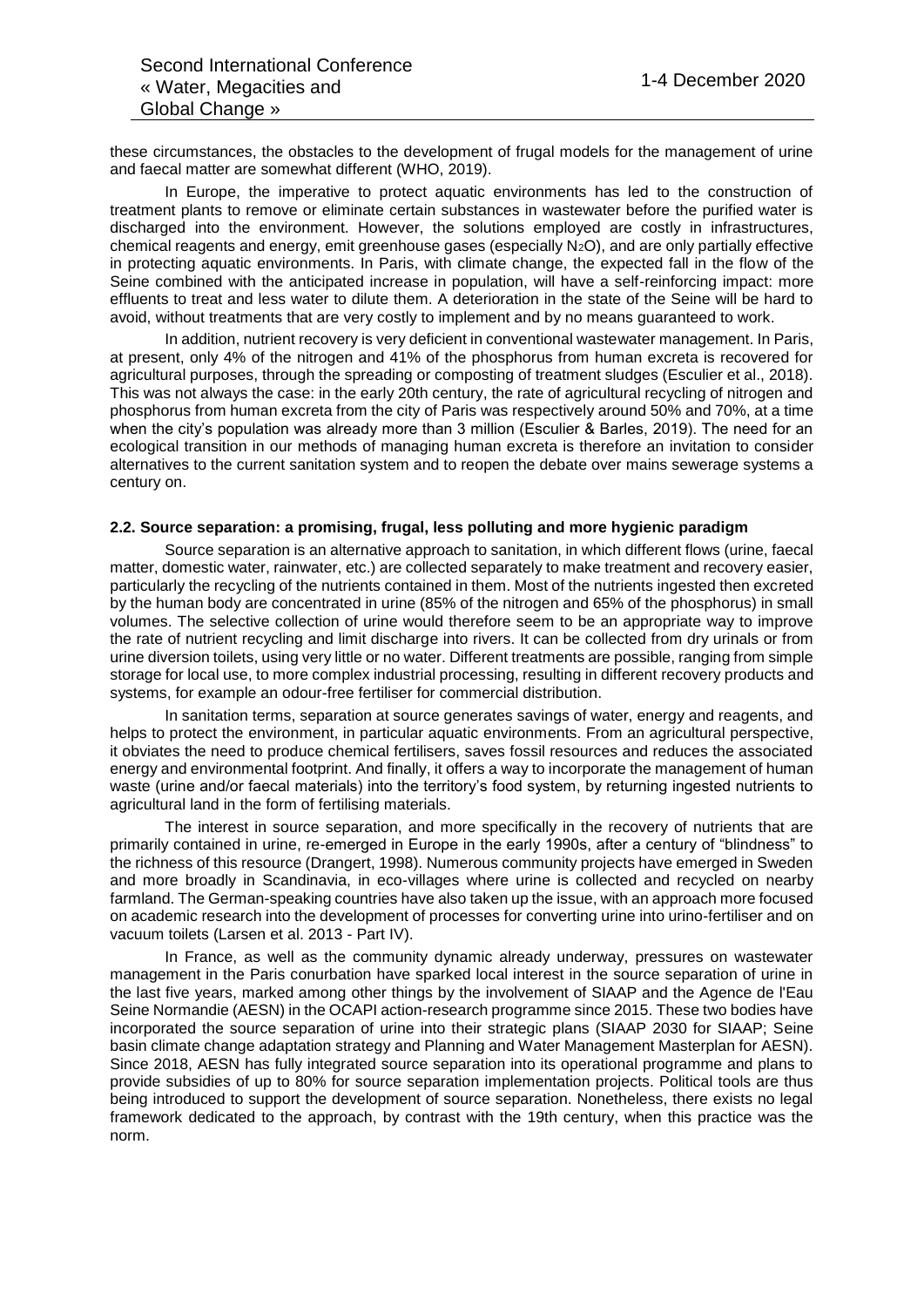#### **2.3. Does source separated urine fall within wastewater legislation? The legacy of misdirected legal framework**

The first Parisian sewers were built to collect rainwater and to discharge water and street sludge outside the city. In the 19th century, discharging urine and faecal matter into the sewer was forbidden, as they were stored in cesspools and collected separately for fertiliser production. When domestic water systems were installed in Paris buildings, people began using flush toilets and the contents of cesspools became more and more diluted, with the result that it was increasingly uneconomical for cesspool emptiers to collect them. Resistance to these resources being discharged into the sewers was nevertheless strong enough to stop it happening for decades: initially only rainwater could be collected in the sewers, followed after 1852 by greywater. Once the Paris authorities had tested and approved sewage farms and the direct spreading of wastewater on farmland, the situation changed completely, and the discharge of urine and faecal matter into the sewers became compulsory in 1894. However, this circular scheme did not survive the expansion of the city and the competition with chemical fertilisers. Circular management of urine and faecal matter peaked in the 1910s and direct discharge into the river became the primary means of disposal of human excreta soon afterwards. From the 1970s onward, most human waste was processed in wastewater treatment plants, with limited nutrient recycling through the spreading of sewage sludge (Esculier & Barles, 2019).

The Parisian model of sewer collection of urine and faecal matter gradually extended to other French cities, but only became the norm after WWII. In rural areas, the introduction of the flush toilet and domestic water supply was gradual. Septic tanks were the norm for the management of human waste where the population was small – defined as fewer than 150 people in the 1969 ministerial order.<sup>5</sup> Today, French law distinguishes between collective sanitation and non-collective sanitation for the management of wastewater (and hence human excreta). The existence of a public sewer is the main factor that distinguishes between these two forms of sanitation: in collective sanitation, wastewater (and human waste) are collected in a publicly owned sewer; in non-collective sanitation, there may be a privately owned autonomous wastewater treatment system or a privately owned sewer (and wastewater treatment). Where a public sewer exists, household connection is compulsory.

Where does the separate collection of urine and faecal matter fit into this conceptual framework? Before 2009, dry collection of human excreta was not covered by legislation. It was introduced in the 2009 Order, which refers to non-collective sanitation as a "specific case",<sup>6</sup> but with very restrictive conditions, notably the obligation to manage it *in situ*. This obligation is conceptually problematic since it precludes the possibility of recirculating nutrients to agricultural land. Nevertheless, it shows that the use of domestic dry toilets was becoming sufficiently widespread to require legislators to provide a framework for this "new" way of managing human waste. However, though human excreta can now be managed separately, their status is not clearly defined (Brun et al., 2020).

In 2010, a question was addressed to the Ministry in charge of sanitation on the possibility of installing dry toilets in a collective sanitation zone (question No.73941 of 03/16/2010). The answer was that connection to the public sewer is compulsory but that installation of dry toilets is possible, i.e. the discharge of excreta into the sewer is not compulsory. These dry toilets would thus fall under the legislation on non-collective sanitation, despite being located in a collective sanitation zone. But what if human excreta were to be collectively managed outside the sewer? Source separation clearly emerges as a hybrid system that is not properly taken into account in French law. Moreover, practitioners lack sufficient knowledge of this new paradigm to be able to incorporate it easily into their activities. Source separation falls within a legal vacuum that leads into two different paths:

 - in many cases, it leads to the rejection of source separation, either because the legal vacuum is interpreted as a proscription, or because the legal risks are perceived as too great;

 - in some cases, it creates space for innovation. A legal framework necessarily develops after the emergence of new practices, not in anticipation. In the meantime, other legislative frameworks can be applied to give legal security to source separation projects (such as the spreading of septic tank sludge or the standardisation of fertilisers). The sections that follow show that the ability of the actors to get to grips with source separation will depend on the sociotechnical configuration in which they operate.

# **3 MATERIAL AND ORGANISATIONAL CONSTRAINTS: EVIDENCE FROM THE PROJECTS EMERGING IN DENSE URBAN ENVIRONMENTS**

**3.1. Organising collection, treatment, agricultural recycling**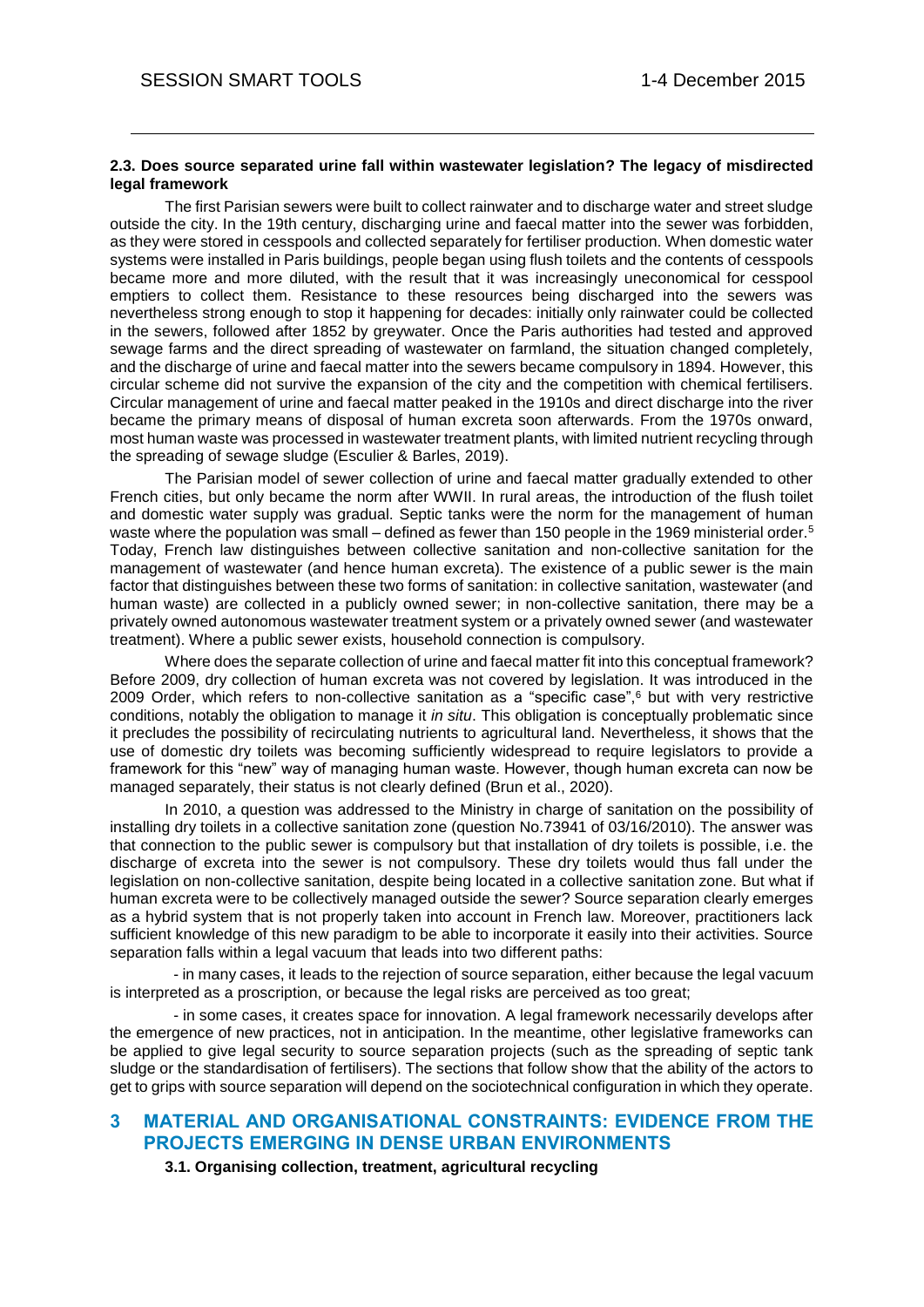Dense urban environments are favourable to source separation because of the quantity of nutrients that can be recovered. However, these conditions impose specific spatial, technical and logistical constraints, which have to be accommodated by those running human waste collection and recovery projects. This was the case for the three projects discussed below.

The « ZAC de Saint-Vincent-de-Paul » (Paris 14th) is an urban development zone situated on a former hospital site designated for an eco-neighbourhood conversion project. The plan here is to test separate urine collection across the site, with the goal of treating urine *in situ* through a nitrificationdistillation process capable of producing a fertiliser that concentrates the nutrients in 5% of the initial volume. The project's backers, the City of Paris and Paris & Métropole Aménagement (PMA), are considering this type of treatment especially in the light of the city's spatial and logistical constraints, since it reduces the volumes that need to be transported off the site for recovery purposes: "*Saint-Vincent-de-Paul is something of an enclave in inner-city Paris […] and bringing lorries into an enclave isn't great… So the option we are looking at [...] [is to] process, reduce and concentrate the volumes in situ" (Ghislain Mercier, Sustainable Cities Manager at PMA).*

In Grenoble (Isère), an apartment building, Au Clair du Quartier, completed in 2017, is fitted with urine diversion dry toilets; faecal matter is collected and composted *in situ*, whereas urine goes into the public sewer. The choices made (separation toilets, collection and recovery of faeces only), which lead to a tenfold reduction in the volumes needing to be stored and managed in the building, compared with the collection of both urine and faecal matter, were prompted by spatial and logistical constraints. The residents have limited space in their urban building, which has no cellar and a small attached 200 m² garden, to store, compost and spread the material. Moreover, the three-storey building has no lift, and the materials have to be carried by hand in buckets. Urine collection by pipe was not considered, and the collection of both faeces and urine in buckets would have entailed more frequent emptying and/or heavier buckets, a logistical task that the residents considered too burdensome.

In Bordeaux (Gironde), a community organisation called La Fumainerie (The human manure factory) was set up in 2019 to assist residents who would like dry toilets in their homes, but lack a garden or space to store and recycle materials *in situ*, raising the question of their collection and transport for recycling elsewhere. In 2020, the organisation started an experiment to install dry toilets in city-centre homes, and to have the materials collected by delivery scooters for recycling by partner enterprises. La Fumainerie opted for the urine diversion dry toilets as the solution to facilitate human waste recycling: the plan is to compost the faeces and to use the urine to produce agricultural biostimulants. This choice is also prompted by logistical factors: separate collection makes it easier for the emptier to handle and transport the materials (lighter and more manageable containers). In addition, separation reduces the volume of wood shavings needed to cover the faeces and therefore the frequency of collection, as well as limiting odours. It should be noted that the La Fumainerie project also raises legal questions, since it entails installing dry toilets in the city centre, in a collective sanitation zone, a situation not currently covered by the regulatory framework (see 1.3).

These examples highlight the fact that city-based source separation projects require accommodations with restrictions and issues that are specific to dense urban environments (shortage of space; the issue of the evacuation and transport of materials, which often cannot be treated and recycled locally because of a lack of space and the absence of nearby gardens and agricultural green areas…), but are also specific to each site. While the context partly guides the projects and choices, the range of possibilities remains very wide. The three cases cited illustrate the variety of possible options (collection of urine and/or faeces, recycling of materials *in situ* or off-site in the form of compost, urinebased fertiliser, biostimulant…).

### **3.2. Territorial tiers and complex interplay of actors**

Beyond the technical and logistical questions specific to dense urban environments, there is the complexity of the interplay of actors nowadays involved in the governance of sanitation at the scale of a city of this size.

### *- The regional scale*

The metropolis of Paris occupies a special position in a country with highly centralised functions. Nonetheless, a distinction needs to be made between, Paris as a city (2.2 million inhabitants) and the Greater Paris Metropolis (7 million inhabitants), on one hand, and on the other hand the collection of municipal entities that together constitute the urban region (10.7 million inhabitants). The City of Paris has shown a clear commitment to environmental issues under recent municipal administrations. It is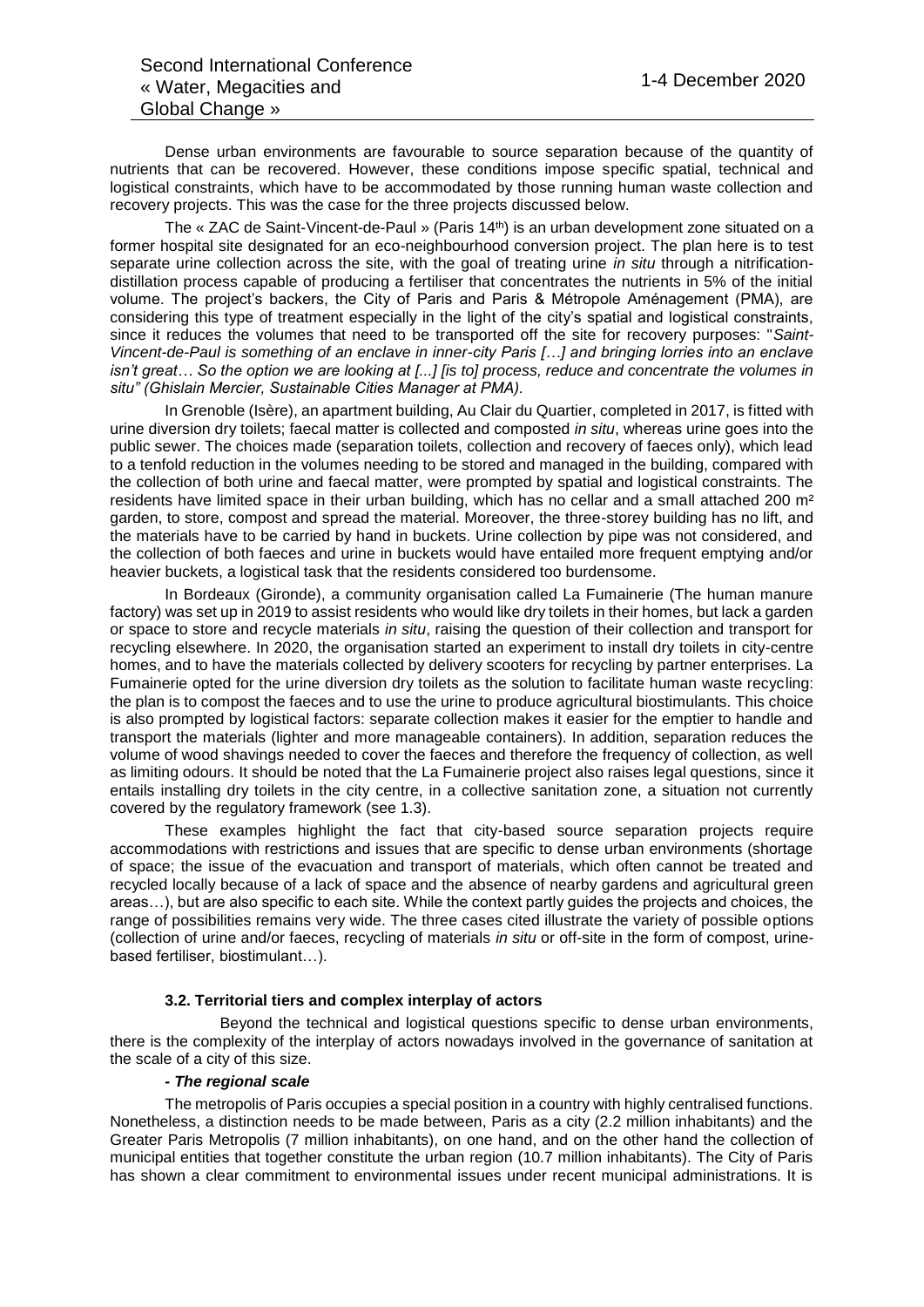part of the C40 Climate Group<sup>7</sup>. Its mayor, Anne Hidalgo (Socialist Party, historical social-liberal tendency) was re-elected in 2020 with the support of the French ecologist party (Europe Ecologie les Verts, liberal ecology tendency). At regional level, conversely, Île-de-France as a region is currently headed by a conservative liberal party (Les Républicains) with very little interest in environmental issues, and it is this same political current that heads the majority of municipalities in the region.

In addition, the "Greater Paris" metropolis is itself the product of a territorial *mille-feuille*. At its creation, completed in 2015, it was superimposed on the existing local authorities. Today, it is the municipal groupings, the "Etablissements publics territoriaux" (EPT), which are in charge of sanitation, except in the case of Paris, where the city itself is directly responsible. While wastewater collection is generally done by the municipalities or the EPT, in the inner suburbs of Paris there is also the tier of *départements*, which are in charge of transport. Finally, waste treatment is delegated to a higher level. In the Paris region, it is SIAAP, the Syndicat Interdépartemental pour l'Assainissement de l'Agglomération Parisienne, the country's largest institution, which is responsible for the interdepartmental transport and treatment of wastewater for all the municipalities in the metropolis, as well as for many neighbouring municipalities located in the region, serving a total of more than 8 million inhabitants and treating a total daily volume of 3 million cubic metres of wastewater in six treatment plants. SIAAP is run by a management and a Board of Directors that includes representatives of the local authorities.

The toilet flush and the sewer introduce a distance between inhabitants and the question of wastewater that is not just material, but also symbolic, as noted by Gay Hawkins, (2004). In Paris, moreover, wastewater management is carried out within a complex system of governance in which decision-making involves multiple territorial levels and is interwoven with regional and national political issues. This situation also helps to maintain a wide gap between citizens who live in the region and choices about the technical systems employed for the handling of wastewater. As long as they largely perceive these systems as a black box, how can citizens get involved in future choices about the handling of their own bodily waste?

### *- Large local authority scale*

Source separation projects make it necessary to design and manage new systems for collecting, treating and recycling human excreta, often at local scale. This raises the question of the governance of these new systems and the sharing of roles and responsibilities between public and private actors in multiple sectors: urbanism and housing, water, waste management, agriculture, etc. As noted by McConville et al. (2017), one of the challenges of source separation is the crosscutting nature of the issues raised and the sectors concerned; a shared vision, coordinated action and a clear division of roles and responsibilities between the different stakeholders are needed for the projects to work. The case of Saint-Vincent-de-Paul (see inset) illustrates the complexity of both the technical and the governance choices that need to be made. The plan for separate urine collection across the future econeighbourhood raises a number of questions. Where to put the different components of the proposed system: storage tanks, separate collection network, local urine treatment unit? In a public space, a private space? Managed by whom? There was extensive debate on these questions. The existing sanitation players might be reluctant to commit to experimental projects that differ from the conventional sanitation management system, and entail new powers and responsibilities, as well as a degree of uncertainty and risk. In the end, the decision was taken that the Saint-Vincent-de-Paul urine collection and treatment project would be managed publicly, by the City of Paris. Different choices have been made in other experiments: in 2010, for example, with regard to the first wastewater heat recovery projects, the City of Paris eventually outsourced the running of the sections of the public system concerned to a private company.

So while the territorial governance of sanitation management looks to be reliant on a complex and multitiered set of actors, certain specific spaces are nevertheless opening the way to the emergence of opportunities for source separation. These initiatives can also benefit from the concentration of skills present in the territory.

## **4 TOWARDS THE INTEGRATION OF SOURCE SEPARATION INTO URBAN PRODUCTION?**

Until 2010, the quest for frugal and circular handling of human waste was mainly driven in France by civil society organisations and small enterprises, allied in their vision of ecological sanitation,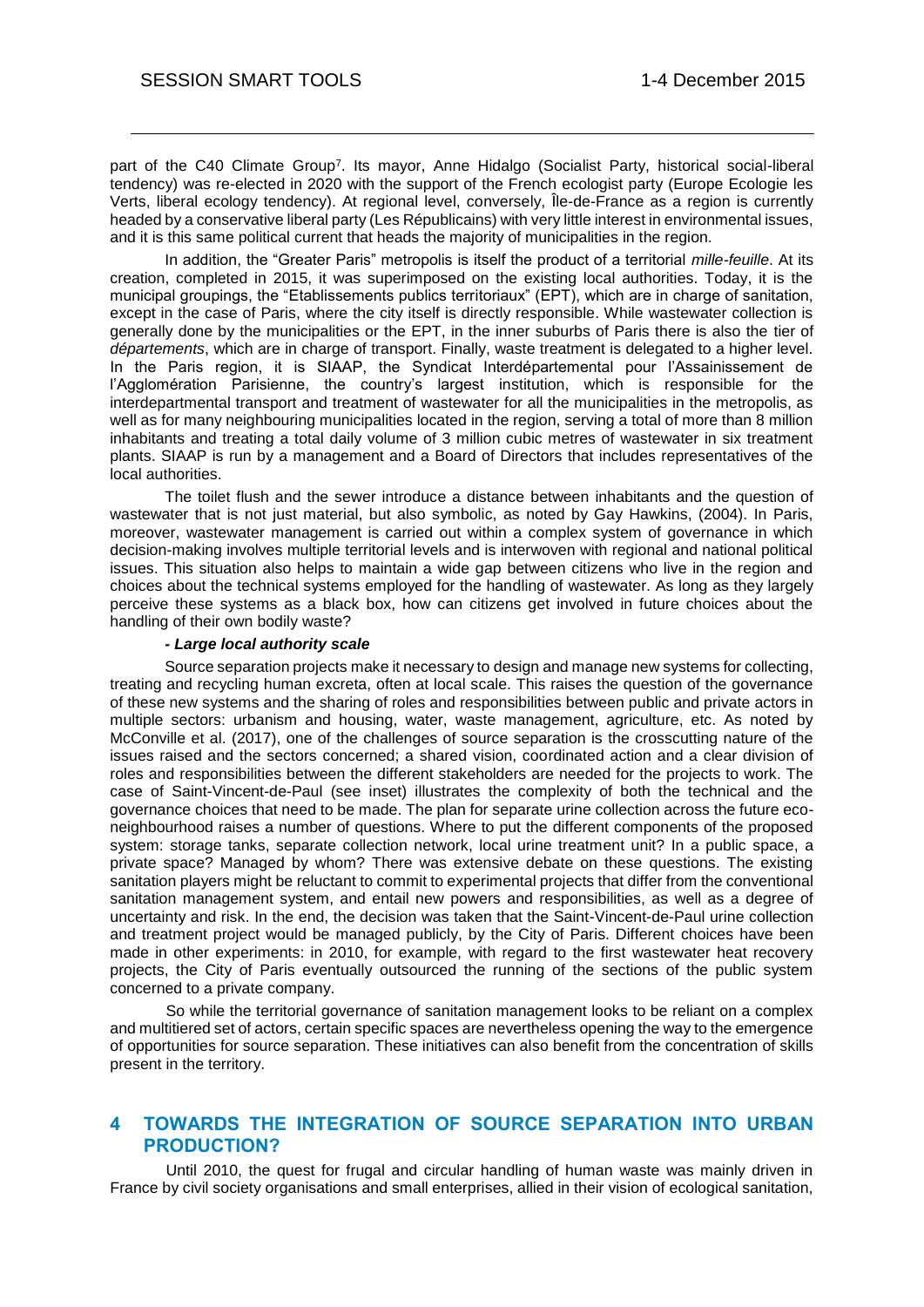focusing on local action and largely confined to the rural world. In low-density areas (where materials can be recycled locally), initiatives are becoming more numerous and the techniques applied are largely settled. This is far from the case in urban territories. The creation of several academic research programmes around the issue in the last decade in France, including the OCAPI programme, is helping to open up the city to these ideas. These academic institutions are familiar with dense urban conditions, where the largest volumes are generated (Legrand, 2020). In the urban environment, source separation is currently in the experimental phase, and has not yet reached a stage of application with stable and robust methods that can be applied routinely by urban planning professionals and local authorities. At the same time, the emerging interest in the industrial sector and in the big wastewater management corporations, while worth noting, has so far produced few results, for at least two reasons. First, they seem to be waiting for a viable business model, and second, their standpoints favour "end of pipe" solutions that do not challenge the supremacy of wastewater treatment plants, which are central to their activities and to their business model. Under these circumstances, the path from research to the implementation of pilot projects is laborious: how to make the transition from the demonstration phase to the upscaling phase?

### **4.1.- On the "margins" of urban production**

While there are a handful of buildings fitted with dry toilets on the initiative of their owners in the city of Paris, initiatives are primarily implemented on the "margins" of urban production, i.e. first on the margins of the built environment (temporary urbanism) and second outside the framework of conventional real estate development.

### *- Public space & temporary urbanism*

At present, experiments in the source separation of urine and faecal matter in the Paris region are taking place primarily in the interstices of the urban matrix, i.e. in spaces that require no intervention on the built fabric. Quantitatively, they mainly involve event spaces (dry toilets at festivals that partly replace chemical toilets). Festivals (e.g. We Love Green; Fête de l'Humanité) are large-scale but temporary events that generate exceptional flows of waste materials. Managing those materials off the grid, without water, is a way to absorb and divert this surplus, which is already recycled via ad hoc systems at regional scale by dry toilet hire companies operating in the Paris region. To a lesser but growing extent, these solutions are also moving onto construction sites: they provide a service to workers in the construction sector, including those working on the underground sites for the city's new rail line, the Grand Paris Express.

A second context where source separation is active, still on an ad hoc basis, is public space (Bourcier, 2019). In the last few years, waterless urinals designed to collect and recover liquid excreta have been installed in the streets of the capital, together with a recycling plan whose logistics have not yet been consolidated. These urinals have added to the different models currently available in public space (which are either emptied regularly or directly connected to the sewer system). At present exclusively male, these urinals are a complement to the stock of self-cleaning toilets, which is deemed inadequate, along with the temporary chemical toilets installed in places characterised by high seasonal traffic (riverbanks, parks).

A third context is sites associated with "temporary urbanism", i.e. places designated for refurbishment where local authorities and civil society organisations collaborate to reduce the risk of squatting and to prepare the ground for future uses. In these conditions, the forms of occupancy and the infrastructures, which are often light and temporary and partly peripheral to urban planning norms, open the way for new flow management initiatives. "La Cité fertile" in Pantin (93), for example, a brownfield site that has been converted to a place of recreation and consumption around the theme of urban farming, is equipped with 10 dry toilet cabins (urine goes into the sewers, faeces are composited *in situ*; Les Grands Voisins in the 14<sup>th</sup> arrondissement of Paris (future site of the Saint-Vincent-de-Paul eco-neighbourhood) has a demonstration model of a women's urinal with collection (see below). Some attempts to install dry toilets for public use have nevertheless ended in failure, as a result of logistical and practical constraints and difficulties in educating users. At first sight, these failures can be attributed to a lack of commitment on the part of the actors concerned, given that in physical terms the sites had enough space to handle and recycle the materials *in situ*. One iconic example of such a failure was the COP21 in Le Bourget.

A final, even more marginal case of the development of initiatives for the source management of human waste is urban housing areas situated in collective sanitation zones but not linked to the mains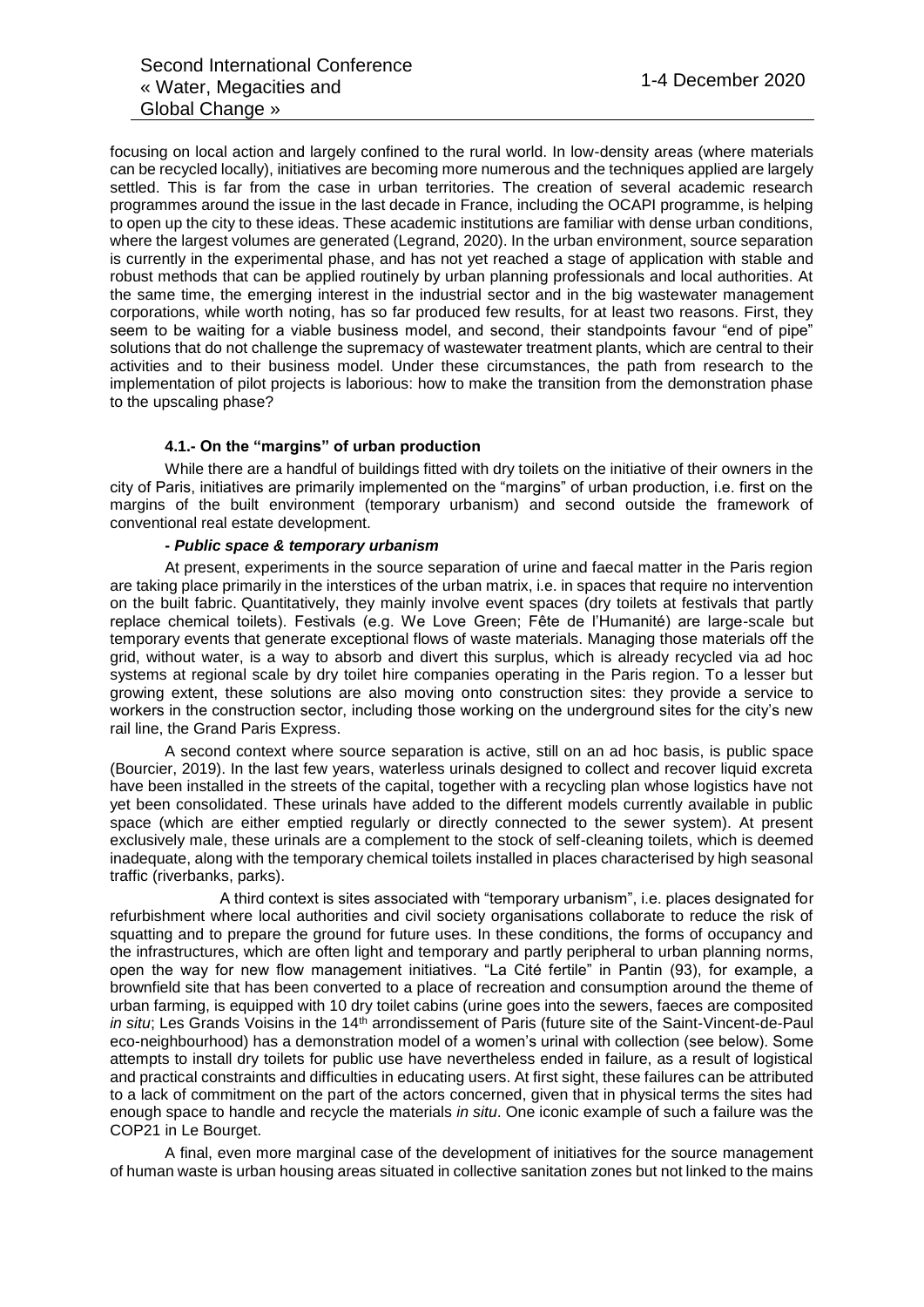system, such as floating housing (houseboats), which are highly specific ; and finally slums, which are home to several thousand people in the Paris region. These forms of housing, though treated as invisible and not included in sanitation schemes, nevertheless constitute particular urban configurations, and in certain cases their informal dimension, notably the lack of sanitation, offers an opportunity for new solutions to emerge (e.g. 6B in Saint Denis where *Arbor Loos* have been installed).

### *- "Inclusive" urbanism based on the example of participatory housing*

Participatory housing (PH) can also be a favourable environment for experiments in source separation. Some PH houses or apartment buildings – mostly in the countryside, but also sometimes in cities – are fitted with dry toilets. The few urban apartment buildings in France, whether completed or under construction, with homes fully equipped with urine diversion dry toilets are currently PH buildings. This is the case for the Au Clair du Quartier apartment building in Grenoble, built in 2017 (see 2.1), but also for a PH Ecoravie building in Dieulefit (Drôme), constructed in 2016. Currently under construction, the L'Ôôôberge PH project in Dol-de-Bretagne (Ille-et-Vilaine) also includes a plan for 24 apartments across three buildings to be fitted with urine diversion dry toilets that will recycle both urine and faeces. So a new dynamic in favour of source separation in urban PH apartment buildings seems to be emerging. PH might be a favourable terrain for experiments with such projects, for different reasons.

They generally involve individuals who are sensitive to environmental issues and open to alternative approaches. Moreover, the desire of PH groups to be agents of their own housing, with individual participation in the design and management of homes, may also be seen as factors that are favourable to the implementation of source separation. Projects of this kind need to be discussed and accepted by the different residents concerned, and require their participation to work. While PH would seem to be favourable terrain for the development of alternative sanitation projects, such projects are nevertheless a matter of debate within PH groups, are not always accepted and are sometimes abandoned or reshaped over time. Cooperation in the design of these projects by the different residents concerned, and their adaptation to the conditions and to the needs and constraints of the group, are key factors in their success. Projects like Au Clair du Quartier and L'Ôôôberge challenge the conventional sanitation system in its governance. They suggest a third way between non-collective (individual) and collective (public) sanitation: collective management of their excreta by a group of residents at the scale of individual buildings, with partial treatment and recycling *in situ*. This third way reshapes the relations between the individual and the public sphere, with the appearance of a new tier of decision-making, management and responsibility: the resident collective (Joveniaux, de Gouvello and Legrand, 2020).

Pilot projects are thus emerging, but they nevertheless remain at the margins of urban production. While the scale of these operations remains too small to demonstrate their legitimacy in a more conventional context, they are nevertheless beginning to build up a fund of experience that could favour the upscaling of new initiatives.

### **4.2. Eco-neighbourhoods as a favourable demonstration context?**

#### **Inset: description of the two eco-neighbourhood projects containing demonstrators**

#### **The LaVallée eco-neighbourhood project**

Situated in Hauts-de-Seine (92) on the former École Centrale site, the LaVallée eco-neighbourhood covers an area of more than 20 ha, standing between Châtenay-Malabry town centre, the green corridor and parc de Sceaux. Construction work on this eco-neighbourhood, intended to house more than 4500 people, began in 2018. Included in the plan are amenities such as a school complex, a secondary school, a crèche, a sports area, an aquatic centre, a strolling area, an urban farm, a third place, offices and co-working spaces, cafés and restaurants, shops. The project was marked by an unusual partnership between the firm Eiffage Aménagement and an academic institution, i-Site Future. Working with Eiffage's professionals in the E3S ("Smart, sober and safe econeighbourhood") programme, almost 60 researchers from different disciplines joined forces to support urban innovation around four central themes: low carbon, the circular economy, nature in the city and new uses. This included the introduction of a demonstration model for a new relationship to water and nutrients, including a rainwater recovery system and male and female urinals designed to collect urine for use in fertilising the green spaces.

#### **The Saint-Vincent-de-Paul (SVP) project**

In 2016, a ZAC (Zone d'Aménagement Concertée –Urban Development Zone) was created on the former SVP hospital site, located in the  $14<sup>th</sup>$  arrondissement of Paris. This 3.4 ha plot is the site of a conversion project to develop a primarily mixed residential eco-neighbourhood with 600 dwellings, but also shops, a school, etc.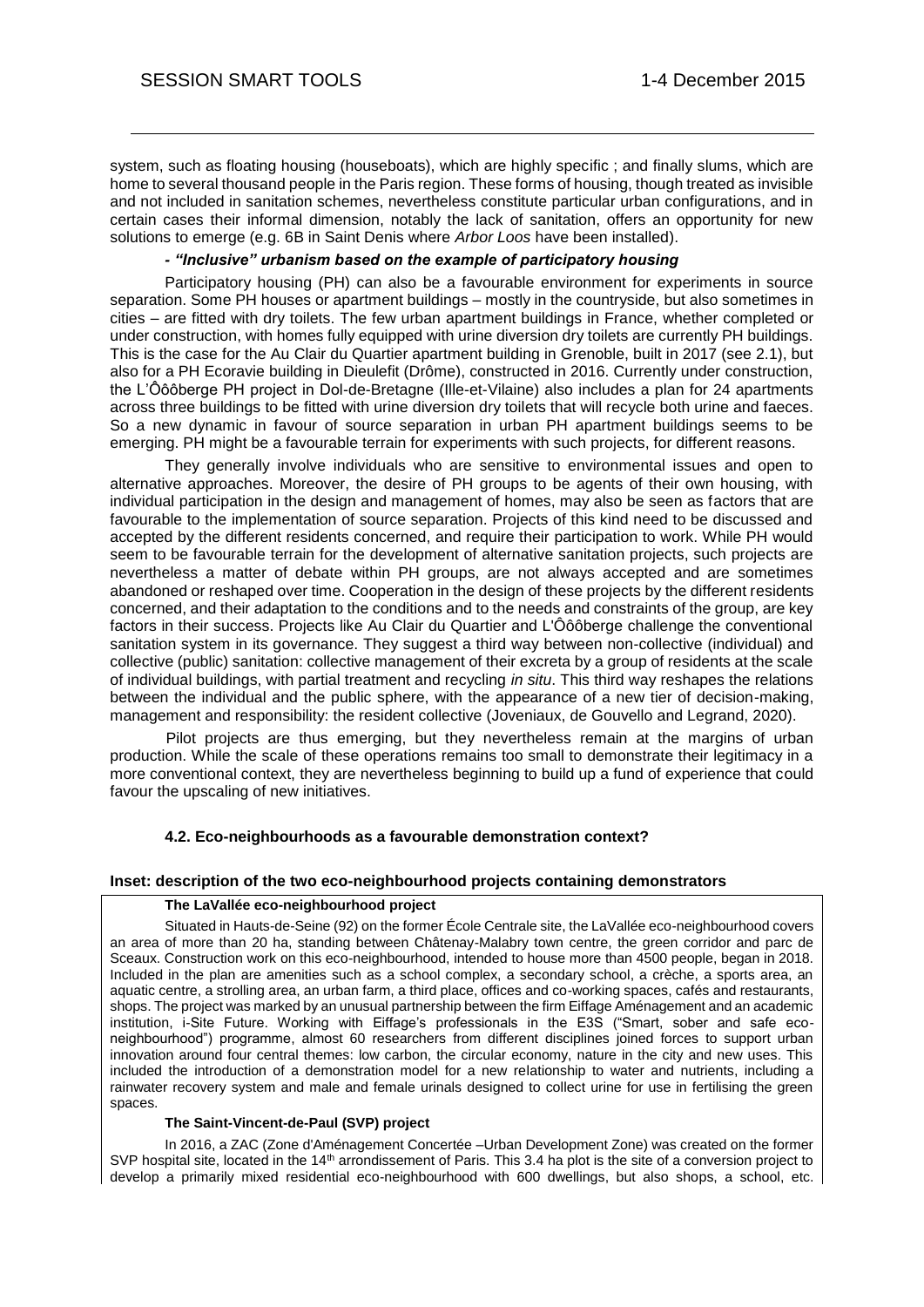Construction work on the eco-neighbourhood began in 2018, and should be completed in 2024. The City of Paris would like to make SVP a pilot site for the city's energy and ecological transition policies. On this basis, Paris & Métropole Aménagement, a public company that it commissioned to develop the ZAC, designed a strategy for SVP founded on the commitment to a "Triple Zero": zero carbon, zero waste, zero discharge. It was within the context of this global environmental approach that the plan for separate urine management emerged in SVP. This project, which reflects the political aspirations of the City of Paris, is in the final phase of design and its principle and procedures should be approved in 2020.

While eco-neighbourhoods might also seem to be favourable contexts for the demonstration of source separation in cities, no projects of this kind have so far been completed in France. However, two eco-neighbourhoods currently under construction intend to test the process: Saint-Vincent-de-Paul (SVP) in Paris and LaVallée in Hauts-de-Seine (see inset). It should be noted that these two econeighbourhoods operate in different institutional frameworks: in SVP, the project is backed by public actors, the City of Paris and the local public company Paris & Métropole Aménagement (PMA), whereas LaVallée is run by a public-private partnership between Chatenay municipality and the Eiffage Group<sup>8</sup>.

In both cases, before the establishment of a large-scale project for the separation of urine at source (for a district in the case of SVP, for a third place in LaVallée), the goal is to begin with a small scale demonstration project. In the case of SVP, this is happening as part of a temporary urbanism experiment, in areas still not affected by the construction work on the eco-neighbourhood. Women's urinals have been installed in a yard adjacent to a meeting and social centre adjoining a bar and snack area ("Les Grands Voisins" site). At LaVallée, the aim of the the E3S research partnership is to set up a project scale demonstrator in the office premises allocated to the Eiffage teams working on the site. The target users are therefore different. In SVP, they are people who attend the events organised by Les Grands Voisins and the bar, which means that the test population's profile is very varied. At LaVallée, the only users are Eiffage employees.

The experimental status is also different. At Les Grands Voisins, it is associated with a piece of temporary urbanism, which permits a degree of operational flexibility. Although supported by PMA, the design of the women's urinals is the brainchild of a female designer and it was built through an appeal to the site's local users. In Chatenay-Malabry, the construction of the demonstrator, although a product of the E3S partnership, has to fit in with the pre-existing formal procedures for the construction of the neighbourhood, decided by Eiffage. The researchers who designed the demonstrator have no control over its construction and have had to accept a reinterpretation of the purpose of the system. This reinterpretation comes from the corporate actors, who are governed by other priorities and constraints (in particular time constraints) linked with the building of the neighbourhood itself.

Trying to build the city in a different way, but with conventional actors, is not easy, because of the influence of highly codified operational frameworks and procedural systems, which can compromise the possibilities for experiment. Overcoming this difficulty will require the operational actors to be prepared to take certain liberties with these frameworks.

## **Conclusions**

The need for a change to the paradigm of centralised sanitation and human waste management in the urban environment arises first from a material fact about the relations between water management, energy saving and food production. Given this reality, how can the territorial players organise themselves to initiate change at the scale of a megacity? How can they make the transition from the recognition of disaster to the implementation of action strategies?

As things stand, the approach applied in PH or in eco-neighbourhoods cannot be upscaled has a formalised methodology. Indeed, translation into action is not simply about favourable conditions: behind, there are men and women with their history, their knowledge and their capacity to tackle this specific subject from a perspective of practical action. While these marginal contexts (e.g. PH, temporary urbanism) offer potential frameworks for implementation, the implementation of Source separation in these contexts cannot be taken for granted, let alone be guaranteed outside, i.e. in a more conventional approach to the production of the city. Nonetheless, early signs of broader interest are emerging in France, such as the fairly radical conclusions of the citizen convention on climate which brought together 150 citizens drawn by lot, or else the ecologist breakthrough in the 2020 municipal elections in several of France's big cities and metropolises (Bordeaux, Grenoble, Lyon, Besançon and Paris).